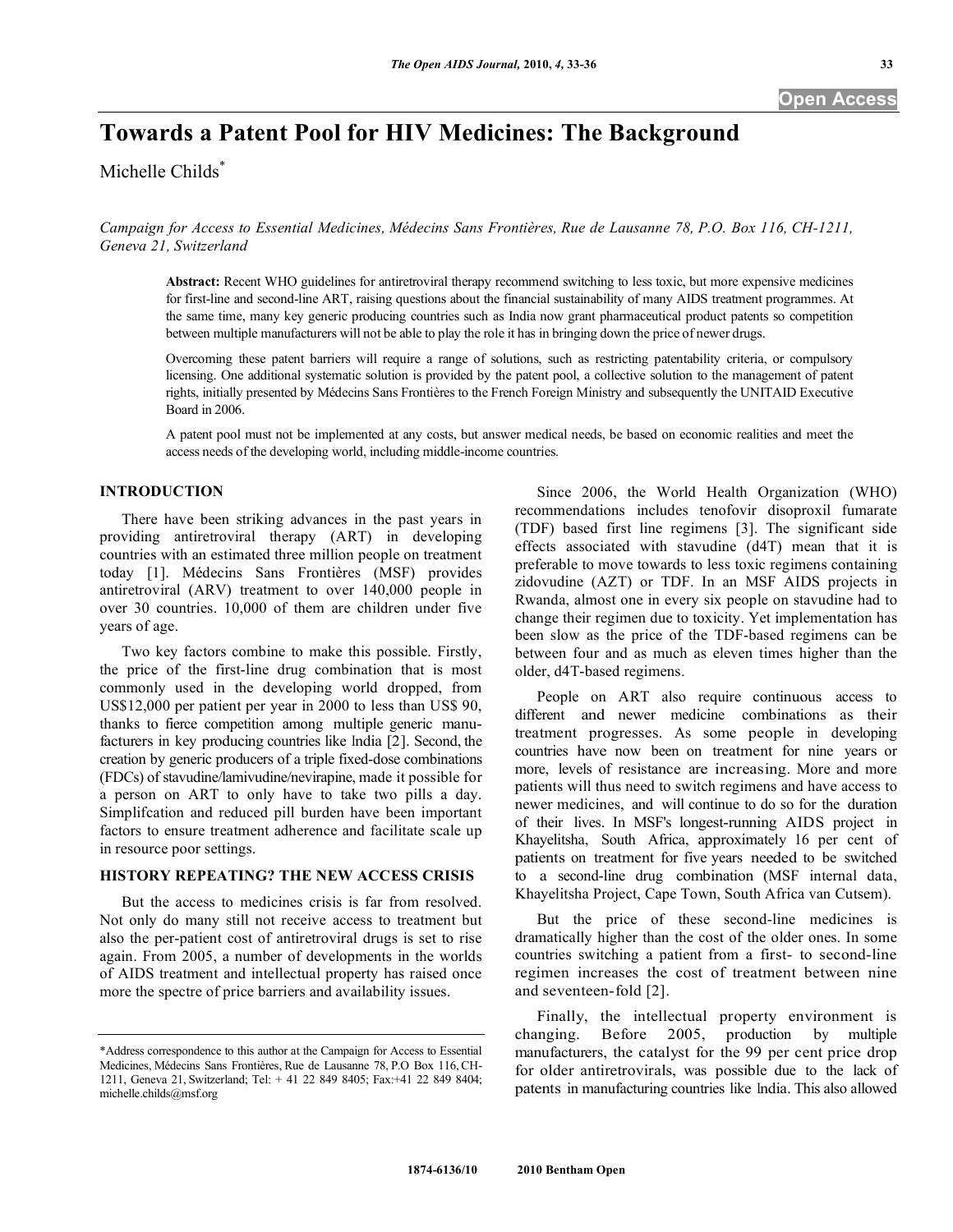the production of fixed-dose combination pills – crucial to the simplification of treatment that has fostered global scale-up – because patents on the individual compounds did not stand in the way of combining the drugs. But since India began granting pharmaceutical product patents in 2005, this situation is changing [4].

 Now the patenting of newer medicines in India means that generic manufacturers are unlikely to be able to enter the market and create the kind of competition that leads to the dramatic price reductions seen in the past. India's new patent law contains valuable public health safeguards that limit patentability of drugs and allow civil society organisations to oppose patents before or after they are granted. Nevertheless, many of the newer ARVs will be patentable in India, and several, such as raltegravir, maraviroc or etravirine already are.

 Against this changing situation, MSF and other treatment providers are once again faced with a situation where drugs could be priced outside the reach of patients.

#### **LOOKING FOR SOLUTIONS**

 Overcoming these patent barriers will require a range of different solutions.

 The restricting of patentability criteria – such as section 3d and its public health safeguards contained in India's 2005 Patents Act - is an essential tool to keep the door open for generic competition.

 Once drugs are patented, however, the only way to overcome monopoly control is through some kind of licensing. This means that generic manufacturers will no longer be able to produce affordable versions of drugs unless the company agrees to voluntary licences with generic manufacturers, or a government decides to overcome a patent barrier with a legal mechanism in patent law called a 'compulsory licence' (CL).

 CLs have proven to bring down the price of drugs dramatically – the CL issued by Thailand for lopinavir/ritonavir (LPV/r) in January 2007 is perhaps the most clear illustration of this. Over the course of the past two years, the priced for LPV/r in middle-income countries has decreased by as much as 79 per cent from US\$2,200 per patient per year to as low as US\$470 in countries included in the Clinton Foundation consortium.

 Although issuing a CL is entirely within World Trade Organization rules, countries that take the step typically face immense direct and indirect retaliatory measures and pressure from developing country governments and the pharmaceutical industry.

 Yet the fight for greater access to essential drugs cannot sustainably be fought on a drug-by-drug, country-by-country basis alone. We still lack a systematic solution to the problem of access to medicines for developing countries.

 In 2006, a new drug purchasing facility for HIV, TB and malaria, UNITAID was being developed under French impetus. Given the new body's focus on providing innovative solutions, MSF identified this move as a potential

opportunity to promote new ways to overcome access and innovation barriers for HIV medicines.

## **A COLLECTIVE SOLUTION TO THE MANAGE-MENT OF PATENT RIGHTS**

 In June 2006, MSF submitted two papers to the French Ministry of Foreign Affairs and UNITAID on intellectual property rights and medicines procurement (Paper one: Government use for non-commercial purposes, nonrecognition and non- enforceability of pharmaceutical patent and data protection. Paper two: Patent Pools).

 The first recommended that UNITAID require the purchase of ARVs from the lowest-cost quality-assured providers and actively encourage its beneficiaries to use the provisions of the Doha Declaration on TRIPS and Public Health to allow for the purchase of generic ARVs when a patent exists.

 The second paper, prepared with input from *Essential Inventions*, now part of Knowledge Ecology International, outlined the case for UNITAID to establish a patent pool for HIV medicines (Declaration of Interest: the writer was at that time CEO of Essential Inventions and worked with MSF on the preparation of the two papers). Such a move would complement existing efforts to lower drug prices and offer a more systematic approach to the collective management of patent rights.

 In a patent pool, the holders of individual drug patents (such as companies, universities or research institutes) put their patents into a 'pool.' The administrators of the pool then license the use of the patents to any interested producers for production or further development, on payment of a royalty, which goes back to the original patent holder.

 There were a number of potential models for such a pool. One of the most developed at the time was the proposal for a pool for essential medicines presented to WHO, UNAIDS and the Global Fund to Fight AIDS, Tuberculosis and Malaria by *Essential Inventions* on 17 January 2005 [5], which in turn drew on the US experience of the Manufacturers Aircraft Association pool, formed in 1917 in response to a crisis: the US decision to enter World War I.

 The proposal for the creation of a UNITAID Medicines patent pool was spurred by a similar crisis: the looming crisis in innovation of and access to HIV medicines in developing countries.

 The initial MSF proposal suggested that the pool focus on the patents required for the development and production of generic fixed-dose combinations of TDF/3TC/EFV or NVP both for adult use and for use in children, and the development of generic versions of heat-stable LPV/r.

 The pool needed to recognise the economic realities of generic production and the geographic scope of the licences would have to be sufficiently large to ensure generic manufacturers could benefit from economies of scale and be able to export. MSF also recommended that the initial aim of the pool should be to seek voluntary contribution of patents by patent holders, but that compulsory licensing should never be ruled out if this approach failed.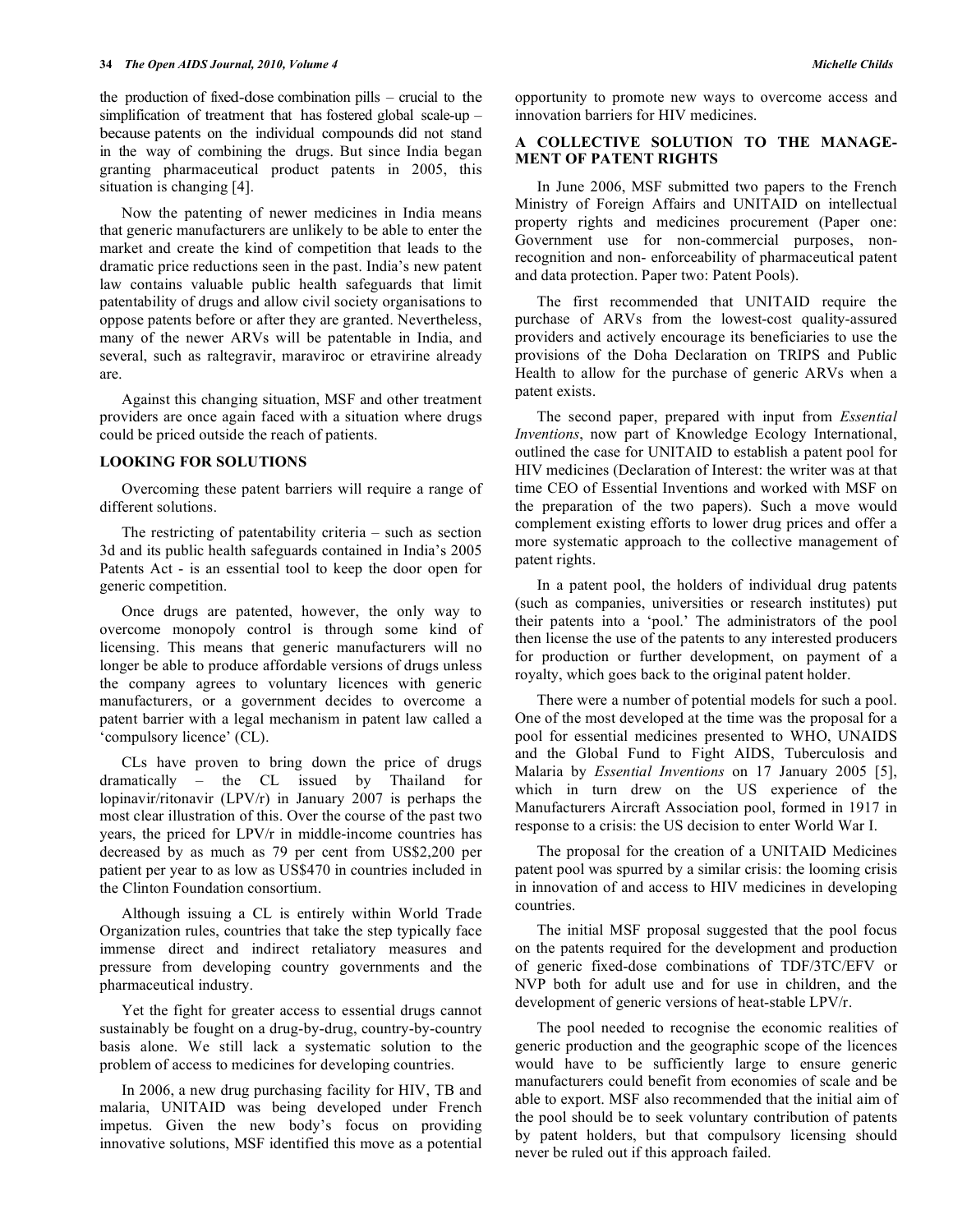The pool model was seen as having the potential to accelerate access to more affordable medicines, as the development of generic medicines could start well before a 20-year patent term expires. A pool would also help to stimulate the development of new FDCs and paediatric formulations. By reducing both risks and transaction costs, it also offers an attractive alternative to the current system for both patent-holders and medicines producers. All of these factors combined can translate into important benefits for patients through wider access to affordable, appropriate medicines.

## **THE ROAD TO THE POOL**

 The French Ministry of Foreign Affairs suggested that MSF present at the UNITAID Board meeting in September 2006. The Board felt it was worth further exploration and an independent legal review of the proposal was commissioned. Its conclusion that the concept was in principle legally viable was reported back to the Board in July 2007.

 The UNITAID board recognised that the key issues would in practice be economic and political – in other words, the willingness of patent holders to contribute to the pool, and defining the nature of the incentives that would be required for them to do so. Very quickly, the discussions focused on two key areas:

- *the nature of the pool* what medicines should be included; and
- *the scope of the pool.* Here, there were two aspects: firstly, determining which countries can manufacture medicines under licence to the pool and secondly, determining in which countries such medicines could be sold. The question arose as to whether the pool should be restricted to low income countries only, as the inclusion of middle-income countries was and remains the most contentious issue. On the one hand, these are countries whose actual or potential manufacturing capability (in addition to the large number of potential beneficiaries of more affordable medicines) makes it essential for them to be included in the pool. On the other, these are precisely the countries where originator companies in the mediumterm foresee strong market growth and therefore there was a concern that they may be unwilling to put patents in the pool without strong incentives to do so.

 In December 2007, the UNITAID Board agreed to continue to explore the option of establishing a pool, requesting the Secretariat to establish and lead a multidisciplinary team of experts to propose options for the key characteristics of the pool, including its nature and scope. MSF was invited to be part of this Expert Group. There were a number of meetings of the Group in 2008, with interim reports to the UNITAID Board.

 In July 2008, the UNITAID Board was asked to endorse the principle of the establishment of a patent pool, based on a report drawn up by the UNITAID Secretariat, and drawing on discussions with the Expert Group [6]. The Secretariat recommended that:

- the UNITAID patent pool be set up as a voluntary mechanism.
- the coverage of the patent pool should not be limited to patents relating to FDCs of ARVs for adult and paediatric use, but rather should provide the opportunity for the patent owners to voluntarily licence any patents useful in providing ARV therapy to address low- and middle-income country needs.
- at least in its initial phases, the scope of the patent pool should include all middle- and lower-income countries (i.e. those countries that are not defined as high-income by the World Bank), subject to the ability of patent owners to make exceptions for all countries where they do not want the licence to apply. On the basis that this provided maximum flexibility without unnecessarily narrowing the scope of the coverage.

 The UNITAID Board gave approval in principle and mandated the establishment of a task force to design the structure for the medicines patent pool and develop the tools necessary to implement it, and to report back to the Board for final approval.

## **CONCLUSION: A POOL, BUT NOT AT ANY COST**

 The UNITAID Board, made up of developing and developed country representatives, had shown great vision in agreeing to the patent pool in principle, publicly acknowledging that new solutions are needed to ensure that access targets can be met.

 However this decision is rather like receiving the planning permission to build a house: the pool must now be built. We are at the beginning of the process, not the end.

 Because the pool is voluntary, its success will depend on patent owners – be they pharmaceutical companies, universities or researchers – putting their patent into a pool, and for generic companies to access the pool, in return for payment of a fair royalty rate.

 There may be difficult discussions ahead, which will require all involved to keep a focus on the issue at stake: the entirely predictable problem in the short-term of rising drug prices, putting access to medicines at risk. There is an opportunity to act now, and avoid confrontation and litigation which costs time and lives.

 A pool should not be implemented at any cost, however. It must be based on three criteria:

**1) Medical needs**: these go beyond just first- and second-line drugs. Newer drugs, such as raltegravir, etravirine and darunavir, are potent, safe and are now well known and part of treatment recommendations in developed countries. Other new medicines, still in development, such as rilpivirine, have the potential to be co-formulated, low dose and cheap and can be used either in treatment-experienced or naïve patients. Also, new booster medicines such as GS-9350 and SPI-452 are needed to avoid the current one company monopoly on ritonavir. The wide time gap in accessing these medicines in resource limited settings